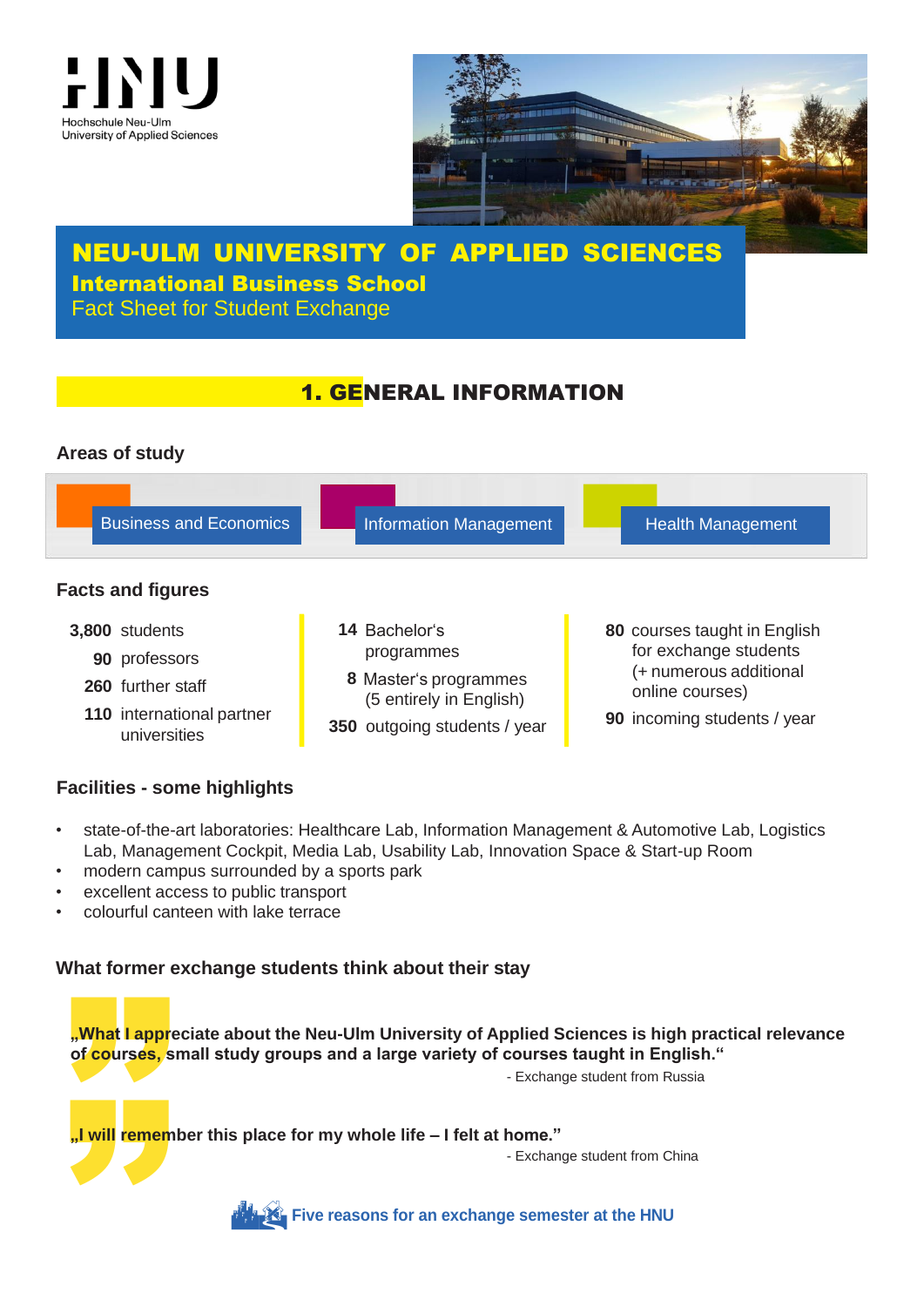# 2. ACADEMIC INFORMATION

### **Academic calendar**

### **Winte** semester

Official duration of semester: 1 September - 28 February

Start of orientation programme: mid/end September

Lecture start: beginning of October

Exam period: end January - mid February

Official duration of semester: 1 March - 31 August Start of orientation programme: beginning of March

Lecture start: mid March

Exam period: mid July - end July

**Summer semester For exchange students, the** semester starts with the orientation weeks and students can leave Neu-Ulm after the end of the exam period. Rental contracts in the dormitories are always concluded for the official duration of the exchange semester (6 months). Find a more detailed academic calendar on our **[website](https://www.hnu.de/en/international/international-exchange-students/application)**.

#### **Degree programmes & courses for exchange students**



Find out about the degree programmes with courses taught in English for exchange students on our **[website](https://www.hnu.de/en/international/international-exchange-students/courses-taught-in-english)**. There you will also find information on the possible selection of courses.

If students have German language skills at level B2, they are most welcome to choose from our courses taught in German available in all **degree [programmes](https://www.hnu.de/en/studies/study-programmes)**. Our Internationalisation Officers of the different departments can give further advice on these courses.

Recommended workload per semester: 15 - 30 ECTS\* (depending on the home university's regulations) **[\\*European](https://ec.europa.eu/education/resources-and-tools/european-credit-transfer-and-accumulation-system-ects_en) Credit Transfer System**

### **Learning German**

We offer two ways of learning the German language (both free of charge):

- 1. **[German language course](https://www.hnu.de/en/international/international-exchange-students/courses-taught-in-english/german-language-courses)**
- 2. Language tandems between German and international students

## 3. SERVICES & PRACTICALITIES

#### **Orientation programme**

It is a crucial part of the exchange experience. It allows students a smooth start into their live in Germany and at the HNU. See for yourself in this **[video](https://www.youtube.com/watch?v=CD8iIIBRxFY&list=PLmbd64gCumb0gkHvOhqLyLFM-IcE8dhEZ&index=7&t=0s)** and on our **[website](https://www.hnu.de/en/international/international-exchange-students/orientation-programme)**.

#### **and living expenses Fees**

Approx. 860€ per month (rent, food, transport, etc.) – more details **[here](https://www.hnu.de/en/international/international-exchange-students/frequently-asked-questions?no_cache=1&c1016693)**. Please note that for visa applications it might be necessary to prove financial means for the whole semester (approx. 4.300 – 5.200€) in advance and block this amount on a separate bank account.

#### **Visa**

Non-EU citizens looking to study in Germany will generally need a visa. Students should apply for a "national student visa, category D". (A tourist visa is not sufficient!). Find out more about visa regulations **[here](https://www.auswaertiges-amt.de/en/einreiseundaufenthalt/visabestimmungen-node)** (Federal Foreign Office) and in our **[FAQs](https://www.hnu.de/en/international/international-exchange-students/frequently-asked-questions?no_cache=1&c1010818)**.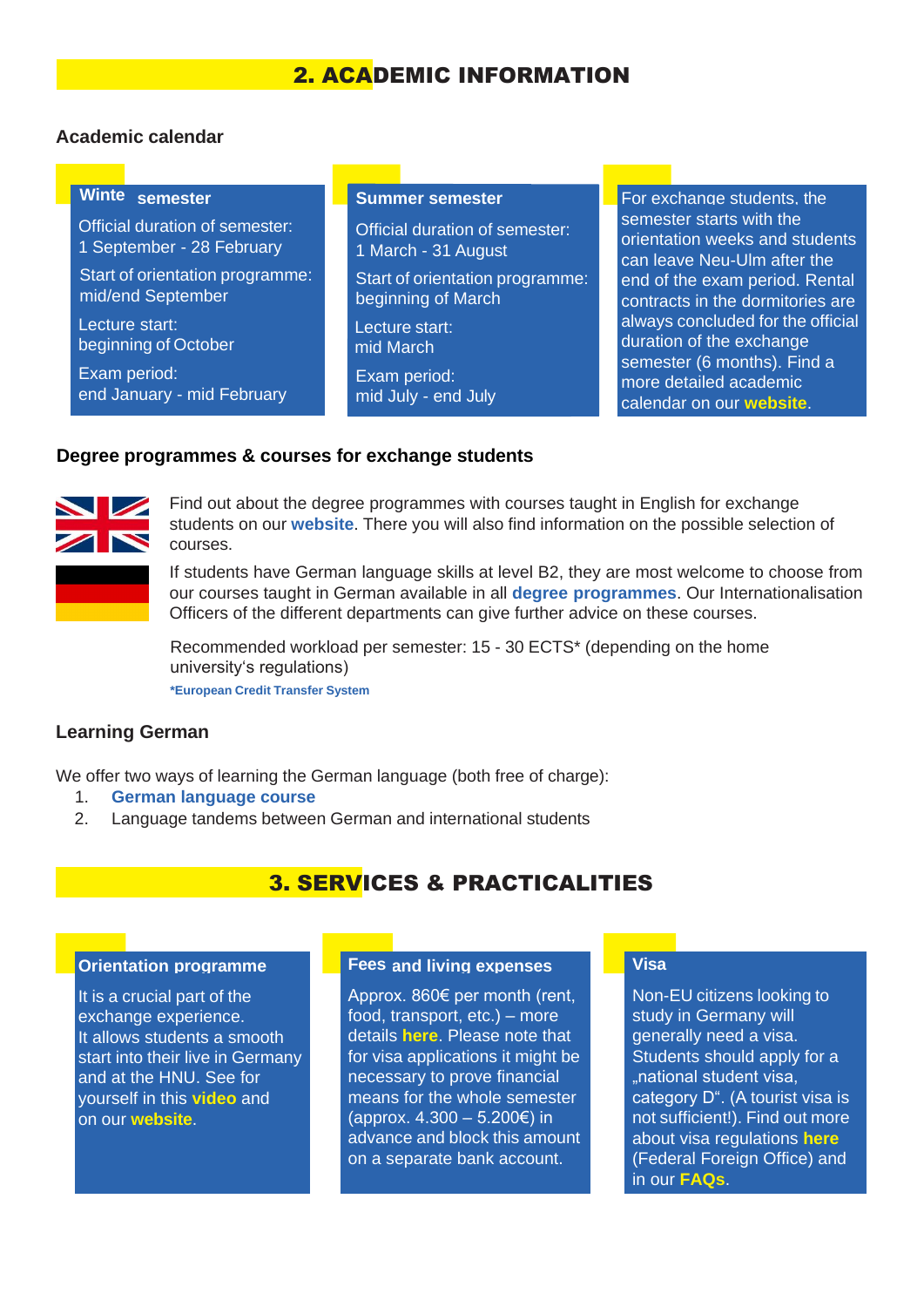#### **Health insurance**

The International Office supports students in having their foreign health insurance recognized or taking out a German health insurance. Find general information on health insurance in Germany **[here](https://www.daad.de/en/study-and-research-in-germany/plan-your-studies/health-insurance/)** (German Academic Exchange Service) and in our **[FAQs](https://www.hnu.de/en/international/international-exchange-students/frequently-asked-questions?no_cache=1&c1016704)**.

#### **Student jobs**

Student jobs are possible up to 120 days per year. The HNU operates a **[job portal](https://jobboerse.hs-neu-ulm.de/index.php/en)** and in our **[FAQs](https://www.hnu.de/en/international/international-exchange-students/frequently-asked-questions?no_cache=1&c1016697)** we provide further links.

#### **Exchange students' families**

In case spouses and dependants will accompany an exchange student, the HNU will actively assist the exchange student with finding suitable accommodation and arranging child day care. Further information can be found on our **[website](https://www.hnu.de/en/hnu/facilities-and-services/family-service-office-bizeps/study-and-work-with-child)**.

## **Housing**

We assist our exchange students in finding accommodation. Choices are local student residences (2-9 min walk from the HNU) or shared flats. Students will submit a priority list for housing options as part of their online application. Room prices vary between 280€ and 350€ per month. Have a look at our student dormitories in our

**[housing brochure](https://www.hnu.de/fileadmin/user_upload/5_Internationales/International_Incomings/Bewerbung/Housing_Broschure.pdf)**.

## **Accessibility**

Students and staff with disabilities or chronic illnesses are welcome to participate in courses and university life. Find more information on accessibility on our **[website](https://www.hnu.de/en/studies/service-and-advice-offers/studying-in-special-situations-in-life/studying-with-disabilities)** or contact the International Office if you have questions.

# 4. NOMINATION & APPLICATION

### **Application documents**

Application documents need to be completed / uploaded in our online application system Mobility-Online. Find more information on our **[application](https://www.hnu.de/en/international/international-exchange-students/application) website**.

#### **Language requirements**

Level B2\*\* (English and/or German). Find more details on our **[application](https://www.hnu.de/en/international/international-exchange-students/application) website**.

**\*\*Common European [Framework](https://www.coe.int/en/web/common-european-framework-reference-languages/table-1-cefr-3.3-common-reference-levels-global-scale) of [Reference for Languages \(CEFR\)](https://www.coe.int/en/web/common-european-framework-reference-languages/table-1-cefr-3.3-common-reference-levels-global-scale)**

#### **Further requirements**

- 1 year of study at home institution
- no specific GPA (Grade Point Average) required

## **Nomination and application deadlines for incoming exchange students**

**For studies in winter semester**

Nomination deadline: 15 April

Application deadline: 1 May

### **For studies in summer semester**

Nomination deadline: 15 October

Application deadline: 1 November

The International Office sends an e-mail (in September / March) describing the nomination procedure. Partner universities can also request this e-mail by writing to **[incoming@hnu.de](mailto:incoming@hnu.de)**. Nominated students will receive an e-mail describing the application procedure after they have been nominated by their home university.